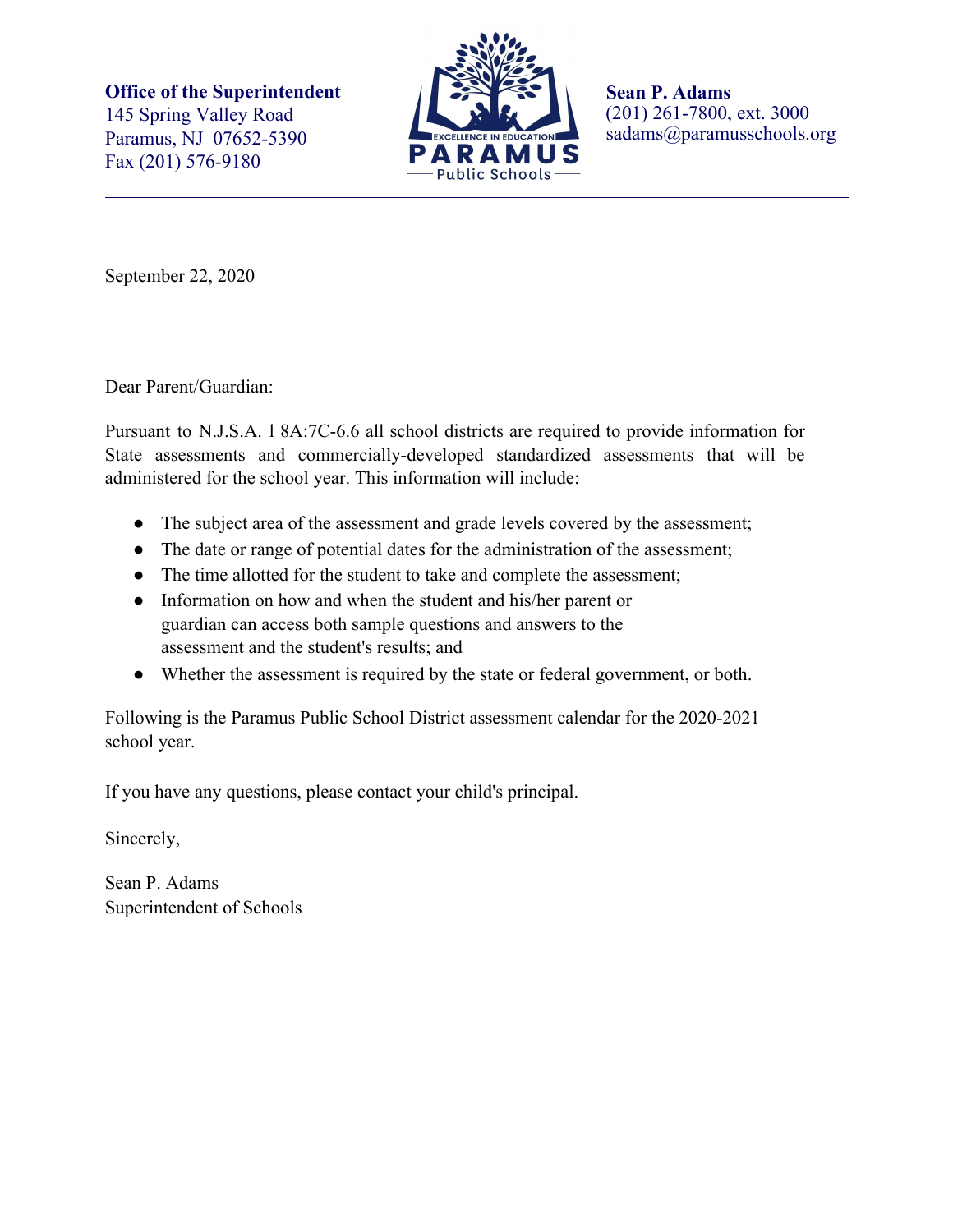

## Paramus Public Schools

## **2020-2021 Parental Notification of Standardized Assessments**

Pursuant to N.J.S.A. 18A:7C-6.6, school districts must, by October 1 of each year, provide parents or guardians information on any State assessment or commercially-developed standardized assessment that will be administered in that school year. Therefore, the following table contains the information for the Paramus Public School District. Unless otherwise indicated, students take each assessment once during the *school year.*

| <b>Assessment</b><br><b>Name/Subject Area</b>                      | <b>Administration Window/Time</b>                           | <b>Grade Level</b><br><b>Tested</b> | <b>Testing</b><br><b>Mode</b> | <b>State/Federal</b><br><b>Requirement</b>                | <b>Results</b><br><b>Available</b> | <b>Resources/Sample</b><br><b>Questions</b>                                                     |
|--------------------------------------------------------------------|-------------------------------------------------------------|-------------------------------------|-------------------------------|-----------------------------------------------------------|------------------------------------|-------------------------------------------------------------------------------------------------|
| <b>NJSLA</b><br>English/Language<br>Arts and<br><b>Mathematics</b> | <b>TBD</b><br>Duration:<br>Grade 3: TBD<br>Grades 4-10: TBD | Grades 3-10                         | Online                        | Every<br><b>Student</b><br><b>Succeeds</b><br>Act of 2015 | <b>TBD</b>                         | https://nj.mypearso<br>nsupport.com/pract<br>ice-tests/                                         |
| <b>NJSLA-Science</b>                                               | <b>TBD</b><br>Grades 5 & 8: TBD<br>Grade 11: TBD            | Grades 5, 8,<br>and 11              | Online                        | Every<br><b>Student</b><br><b>Succeeds</b><br>Act of 2015 | <b>TBD</b>                         | <b>Parent Guide</b><br>(See Science)<br>Guides section on<br>the site)<br><b>Practice Tests</b> |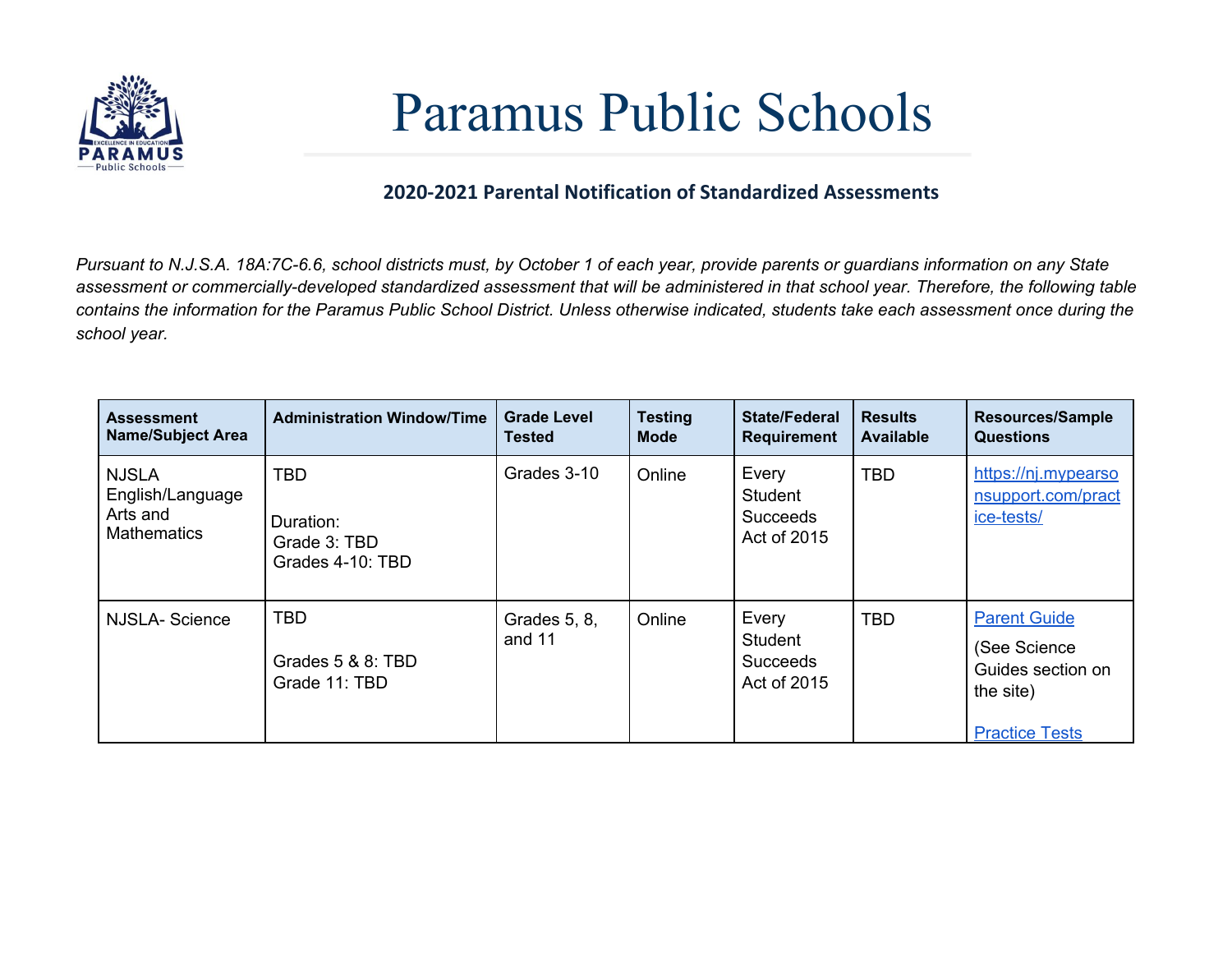| Dynamic Learning<br>Maps (DLM)<br>English<br>$\bullet$<br>Math<br>Science | <b>TBD</b>                                                                      | Grades 3-8<br>and 11 -<br>select<br>Special<br>Education<br>students<br>only       | Online | Every<br>Student<br><b>Succeeds</b><br>Act of 2015        | <b>TBD</b>       | http://www.dynamic<br>learningmaps.org/c<br>ontent/information-<br>parents<br>https://dynamiclear<br>ningmaps.org/sci_r<br>esources |
|---------------------------------------------------------------------------|---------------------------------------------------------------------------------|------------------------------------------------------------------------------------|--------|-----------------------------------------------------------|------------------|-------------------------------------------------------------------------------------------------------------------------------------|
| <b>ACCESS for ELLS</b>                                                    | <b>TBD</b><br>Duration:<br>Up to 230 minutes                                    | <b>K-12 ESL</b><br>students<br>only                                                | Online | Every<br><b>Student</b><br><b>Succeeds</b><br>Act of 2015 | <b>TBD</b>       | https://wbte.drcedire<br>ct.com/WIDA/portals<br>/wida                                                                               |
| Advanced<br>Placement (AP)<br>tests in various<br>subject areas           | May 3 - May 14, 2021<br>Duration: 2-3 hours                                     | Grades<br>$9 - 12$<br>students<br>enrolled in an<br>Advanced<br>Placement<br>class | Paper  | N/A                                                       | <b>July 2021</b> | https://apstudent.co<br>llegeboard.org/taki<br>ngtheexam/prepari<br>ng-for-exams                                                    |
| Preliminary<br>Scholastic Aptitude<br>Test (PSAT)                         | January 26, 2021*<br>Duration:<br>2 hours, 45 minutes<br>*Tentatively scheduled | Grade 11                                                                           | Paper  | N/A                                                       | Spring 2021      | https://collegereadi<br>ness.collegeboard.<br>org/psat-nmsqt-psa<br>t-10/practice                                                   |